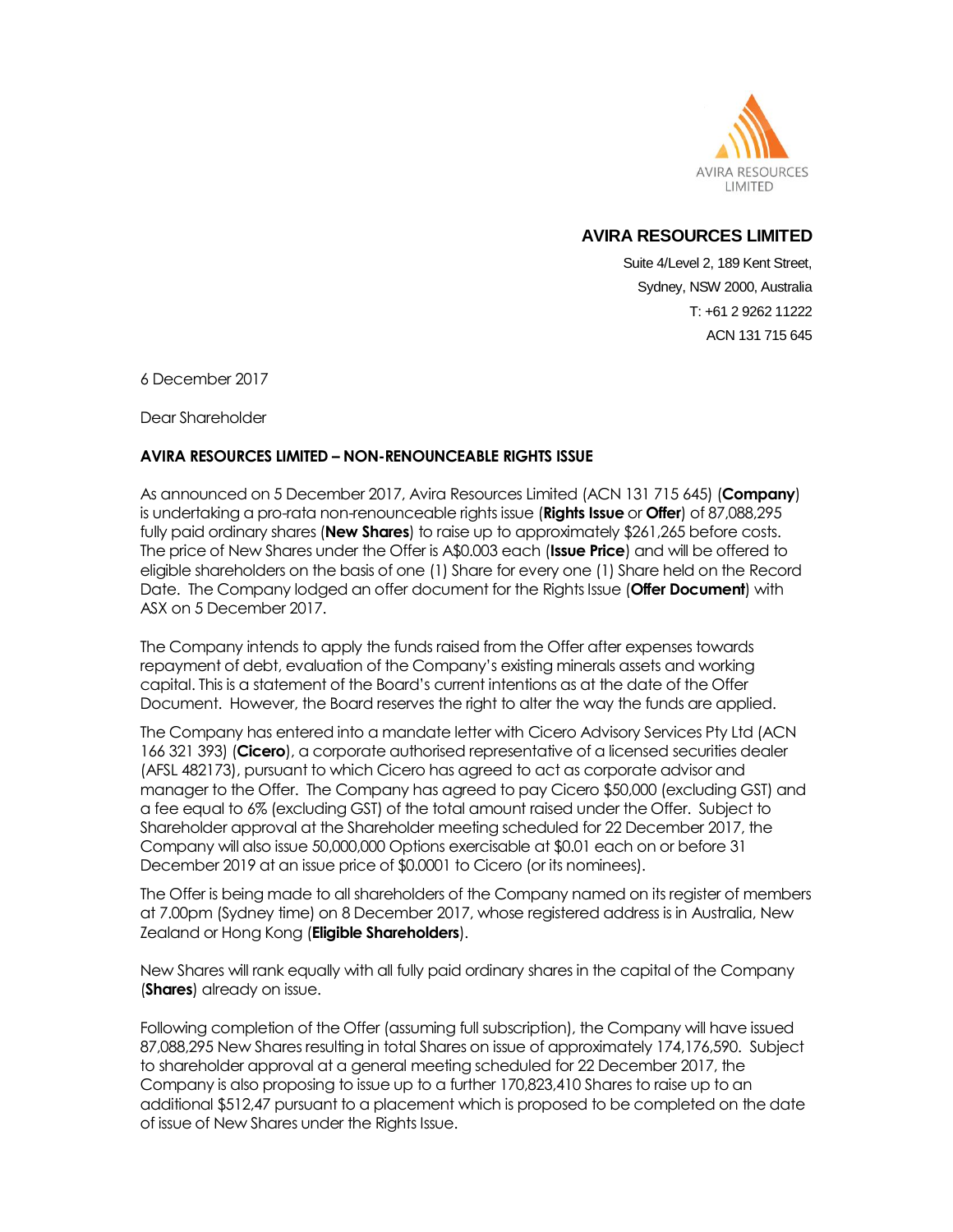

Suite 4/Level 2, 189 Kent Street, Sydney, NSW 2000, Australia T: +61 2 9262 11222 ACN 131 715 645

A copy of the Offer Document is available on ASX's and the Company's website. Eligible Shareholders will be mailed an Offer Document together with an Entitlement and Acceptance Form no later than 12 December 2017. Your entitlement will be set out on the personalised Entitlement and Acceptance Form accompanying the Offer Document.

#### **Actions required of Eligible Shareholders**

There are a number of actions Eligible Shareholders may take:

- You may wish to accept all of your rights to subscribe for New Shares pursuant to the Offer Document (**Entitlement**) or part of your Entitlement. To take up all or some of your Entitlement you will need to ensure your application money for the Entitlement you wish to take up is received by the Company by no later than 5.00pm (AEDT) on 22 December 2017, by following the instructions set out in the Entitlement and Acceptance Form.
- You may wish to accept your full Entitlement **and** apply for additional Shortfall Shares. To take up all your Entitlement and apply for Shortfall Shares you will need to ensure your application money for the Entitlement and Shortfall Shares you wish to take up is received by the Company by no later than 5.00pm (AEDT) on 22 December 2017, by following the instructions set out in the Entitlement and Acceptance Form in relation to your Entitlement and on the Shortfall Offer Application Form in relation to an application for additional Shortfall Shares.
- You may do nothing. If you choose to do nothing with your Entitlement, while you will continue to hold the same number of Shares, your interest in the Company will be diluted and you will receive no value for your Entitlement.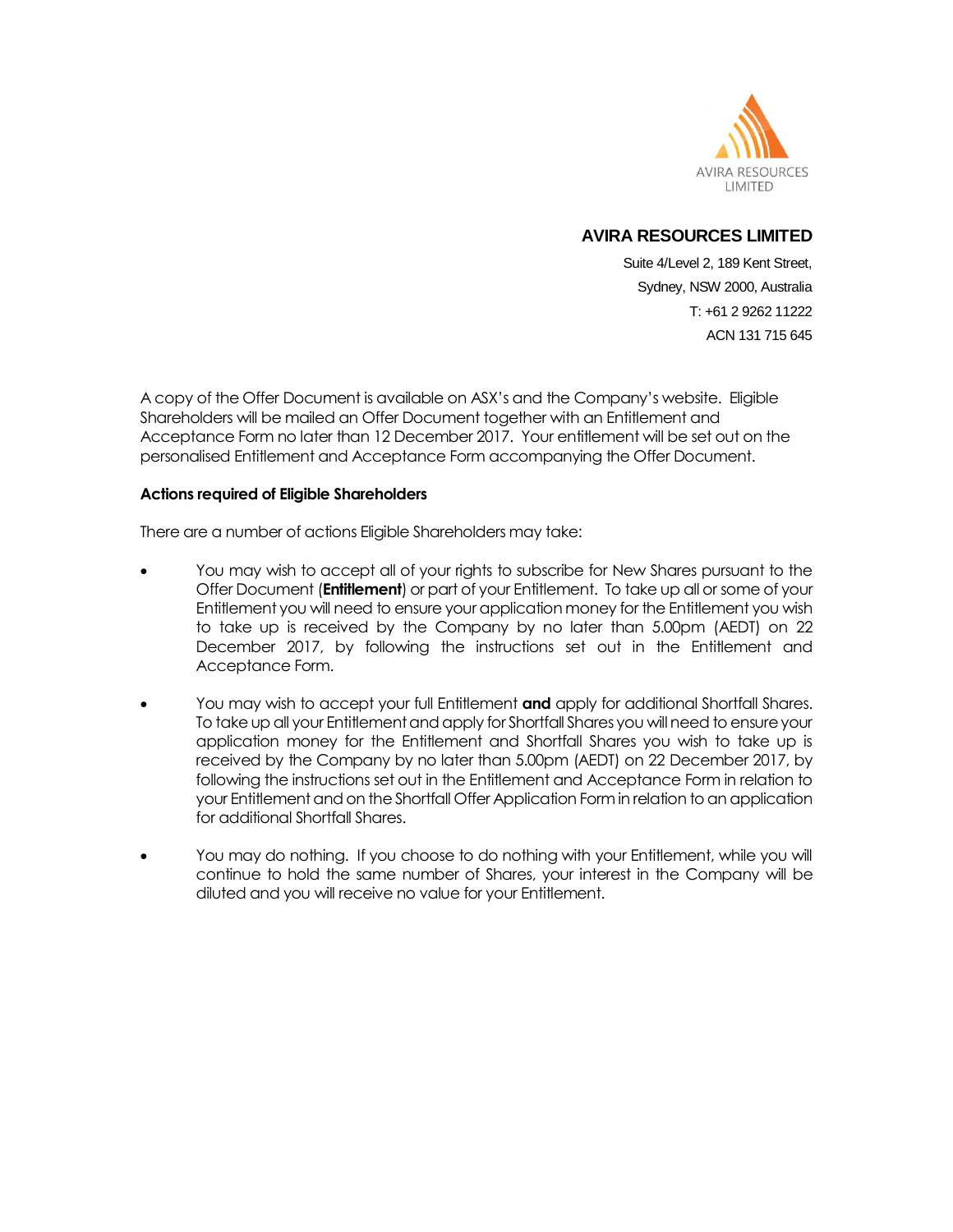

Suite 4/Level 2, 189 Kent Street, Sydney, NSW 2000, Australia T: +61 2 9262 11222 ACN 131 715 645

# **Key dates for the Offer**

| Company Announces Rights Issue                                                                                          | Prior to the commencement of<br>trading on 5 December 2017 |
|-------------------------------------------------------------------------------------------------------------------------|------------------------------------------------------------|
| Lodgement of Offer Document, Appendix 3B<br>and s708AA Cleansing Notice with ASX                                        | Prior to the commencement of<br>trading on 5 December 2017 |
| Notice sent to Optionholders                                                                                            | Prior to the commencement of<br>trading on 5 December 2017 |
| Notice sent to Shareholders                                                                                             | 6 December 2017                                            |
| Ex date                                                                                                                 | 7 December 2017                                            |
| Record Date for determining Entitlements                                                                                | 8 December 2017                                            |
| Offer Document sent out to Eligible<br>Shareholders & Company announces this has<br>been completed & Offer Opening Date | 12 December 2017                                           |
| Last day to extend the Closing Date                                                                                     | 19 December 2017                                           |
| <b>Closing Date</b>                                                                                                     | 22 December 2017                                           |
| Shares quoted on a deferred settlement basis                                                                            | 27 December 2017                                           |
| ASX notified of under subscriptions                                                                                     | 29 December 2017                                           |
| Issue date/Shares entered into Shareholders'<br>security holdings                                                       | 3 January 2018                                             |
| Quotation of Shares issued under the Offer                                                                              | 4 January 2018                                             |